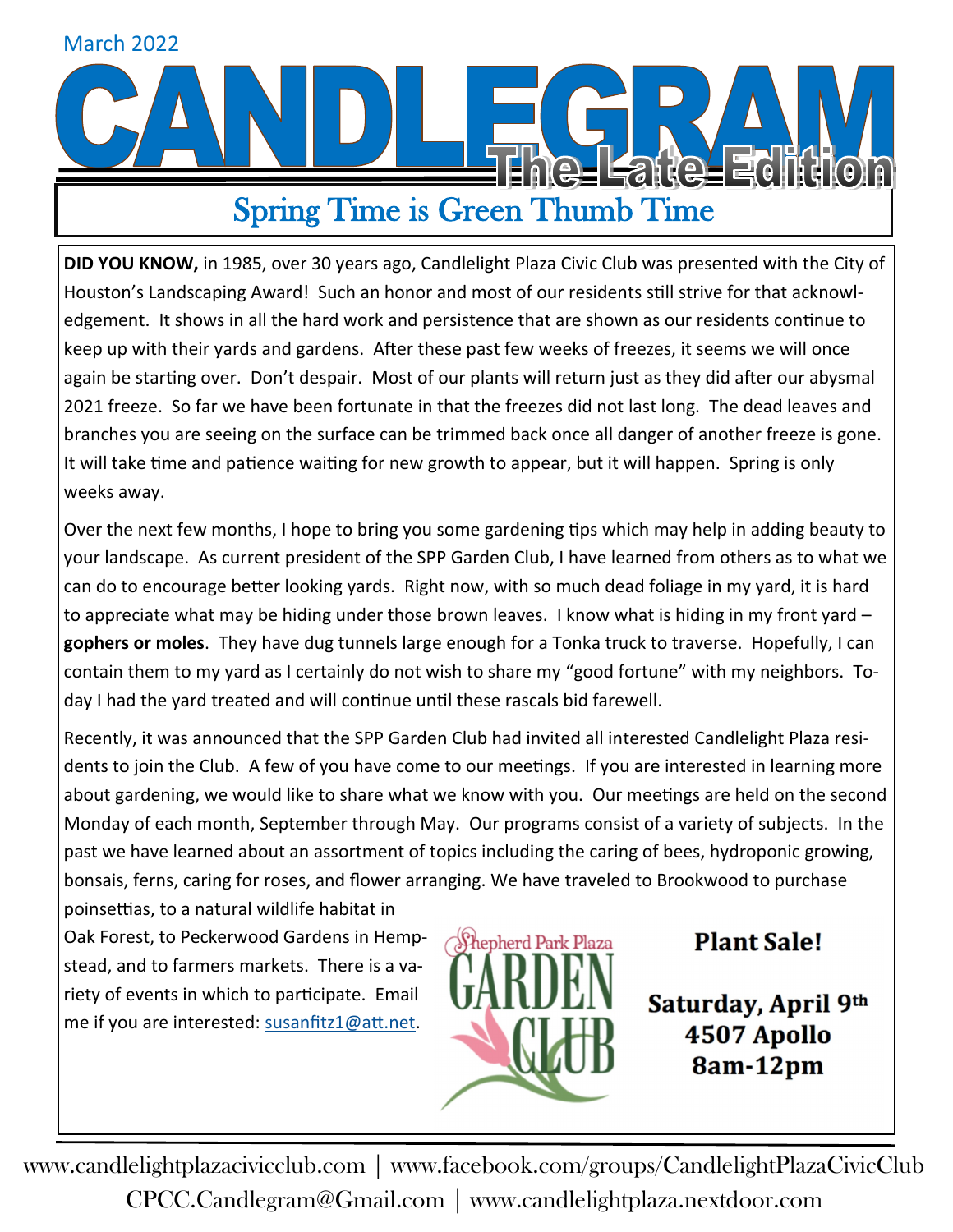## Pancake Breakfast 2.0

Well, this looks familiar, doesn't it? weather and health kept us apart last time, but this time it's a date!

Starting 2022 on a high will be a piece of pancake with the annual Candlelight Plaza Pancake Breakfast! Come out to join your neighbors and Civic Club on April 30th at 9:30 am for yummy pancakes, bacon, and a cup of coffee. Hop on your bike, put the kids in the stroller, or walk down to the corner of Bethlehem Street and Alba. We will have plates of Pancakes available for pick up and will start the official meeting at 10 am.

While enjoying breakfast we will also hold our first Civic Club Meeting of the year. Not only will you be able to enjoy a chance to mix and mingle with your neighbors and the board members, but you will also get to discuss what happened in 2021 and what is upcoming in 2022. Constable and Civic Club Dues, Social Events, and Beautification will be some of the exciting topics discussed. Come to find out more about the Candlelight Carnival to be held this summer, Cornhole Tournament this spring, National Neighbors Night Out, and, of course, how to take home the gold in the Chili Cookoff this Fall. 2021 was a great year of events and fundraising, we can't wait to make 2022 even better! Want to make sure you are paid up for the Civic Dues and help keep our Constable Program? Great! You can knock that off your to-do list and keep your resolution to get things done. There will be a dropbox for the Dues and Constable Program so you don't need to worry about scrambling to drop off a check with our treasurer or tracking down the Paypal account later in the year. Have something you want to discuss with the neighborhood to improve or change? Great! we can't wait to hear from you as well!

We can't wait to see you at the corner of Bethlehem Street and Alba at 9:30 am on April 30th!



#### Candlelight Plaza Board

| President | Candace Helstrom |
|-----------|------------------|
| First VP  | Cyndi Moore      |
| Second VP | Dorothy Vetrano  |
| Treasurer | Sean Marshall    |
| Secretary | Daisy Miller     |
|           |                  |

#### Area Directors

| Area I   | Jordan McDonough |
|----------|------------------|
|          | Paul Witkowski   |
| Area II  | Nikki Holcombe   |
|          | Heather Hanrahan |
| Area III | Sean Marshall    |
|          | Doug Payne       |
| Area IV  | Shana Gerosa     |
|          | Bob Alban        |

#### Committee Chairs

| Holiday                  | Heidi Skiff          |  |  |  |
|--------------------------|----------------------|--|--|--|
| Security                 | Will Cook            |  |  |  |
| Greeting                 | Kal Massad           |  |  |  |
| Improve &                | Rebecca Marshall     |  |  |  |
| Beautification           |                      |  |  |  |
| Membership               | Mike Harryman        |  |  |  |
| Publicity                | <b>Bradley Cayce</b> |  |  |  |
| Restrictions & Grievance | Susan Fitzpatrick    |  |  |  |
| Social                   | Danny Cannon         |  |  |  |
|                          | Jessi Cayce          |  |  |  |
|                          | Meg Randall          |  |  |  |
| Historian                | Susan Fitzpatrick    |  |  |  |
|                          |                      |  |  |  |

A new year and a new call for donations, dues, and constable contributions. So far Candlelight is well on the way to making our 2022 quotas, but we are not there yet! If you haven't done so already please take a moment to scan the paypal QR code on the back page and pay your dues today. Or bring a check to the Pancake breakfast and hang out with your neighbors as an added bonus! Keep an eye out for the donation meter in the Candlegram and around the neighborhood for updates on our Contestable Program funding!

|            |                   |                  |                          |                          | <b>Constable</b><br>Program<br><b>Participation Rate</b> |                 |                  |                                                        |             |         |
|------------|-------------------|------------------|--------------------------|--------------------------|----------------------------------------------------------|-----------------|------------------|--------------------------------------------------------|-------------|---------|
|            | <b>Total</b>      |                  | <b>Constable Program</b> | <b>Dues Payment Rate</b> | (Of Households                                           | <b>Dues</b>     | <b>Constable</b> |                                                        |             |         |
| Area       | <b>Households</b> | <b>Dues Paid</b> | Paid                     | (Of Total Households)    | Paid)                                                    | <b>Payments</b> | <b>Payments</b>  | <b>Additional Donations Total Payments PayPal Fees</b> |             |         |
| Area 1     | 71                | 26               | 18                       | 36.6%                    | 69.2%                                                    | \$1,300.00      | \$5,324.50       | \$212.25                                               | \$6,836.75  | \$0.00  |
| Area 2     | 79                | 29               | 25                       | 36.7%                    | 86.2%                                                    | \$1,450.00      | \$7,150.00       | \$350.00                                               | \$8,950.00  | \$2.00  |
| Area 3     | 77                | 26               | 23                       | 33.8%                    | 88.5%                                                    | \$1,300.00      | \$6,462.07       | \$1.75                                                 | \$7,763.82  | \$32.11 |
| Area 4     | 80                | 22               | 19                       | 27.5%                    | 86.4%                                                    | \$1,100.43      | \$5,334.94       | \$0.00                                                 | \$6,435.37  | \$53.58 |
| Cash Rec'd |                   |                  |                          |                          |                                                          |                 |                  |                                                        | \$0.00      |         |
| Total      | 307               | 103              | 85                       | 33.6%                    | 82.5%                                                    | \$5,150.43      | \$24,271.51      | \$564.00                                               | \$29,985.94 | \$87.69 |
|            |                   | 33.6%            | 27.7%                    |                          |                                                          |                 |                  |                                                        |             |         |
|            |                   |                  |                          |                          |                                                          | Goal            | \$50,994.00      |                                                        |             |         |
|            |                   |                  |                          |                          |                                                          | % of Goal       | 48.5%            |                                                        |             |         |
|            |                   |                  |                          |                          |                                                          | <b>Sneed</b>    | \$26,722.49      |                                                        |             |         |
|            |                   |                  |                          |                          |                                                          | Homes           | 89               |                                                        |             |         |
|            |                   | Dues:            | \$50.00                  | \$300.00                 |                                                          |                 |                  |                                                        |             |         |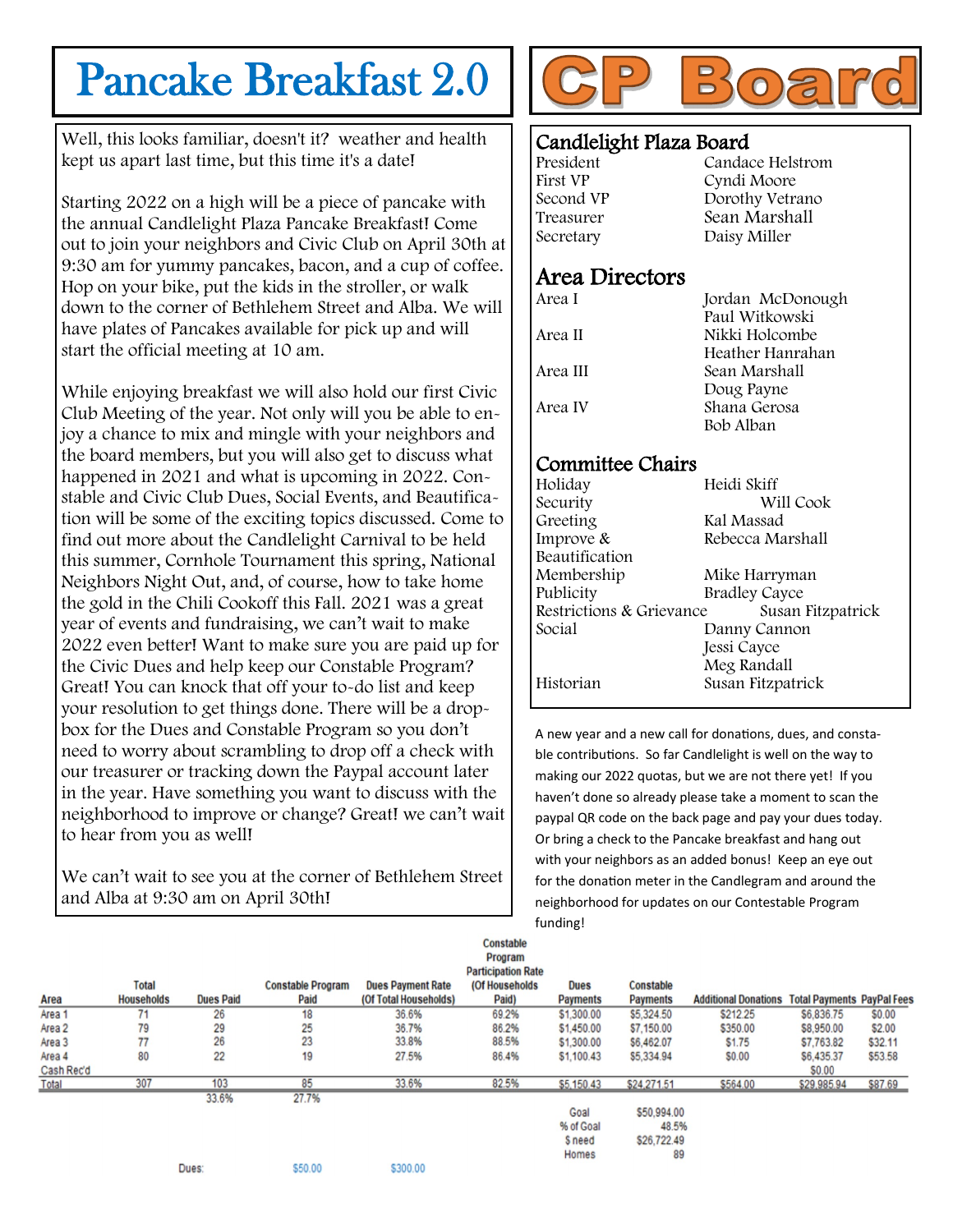#### Dubious Donations

#### Patrolling the Beat

Just as it felt the world was getting back on track and we all started looking forward to 2022 Russia had to go and ruin it. We try to stay away from politics in the Candlegram and will continue to do so, however, everything we see in the news and media leaves many of us wondering what we can do to help those in need. while world events can show the best in us as we come together as communities to help those in need they can also bring out the worst of society and unfortunately now is no different. As many of us see pleas for donations and calls for monetary aid it's important to keep an eye out for potential scams, some key indicators followed.

look carefully at the spelling of the name, many scammers will carefully change a letter in hopes you will overlook it, for instance, "helpUkraime". also, check the spelling of the URL or web address for the same spelling tricks. i.e. "unicefusa.org" is correct, but "umicefusa.org" is suspicious.

Another point of caution is organizations that claim that 100% of donations will go to that cause. Even the best and most giving organizations have overhead that needs to be covered and operating expenses to cover making use of your donation.

Finally, research the organization you wish to report. It is usually a safer bet to find an organization yourself vs engaging one who reaches out to you whom you have not worked with in the past. consider charity checking and verification sites that rate groups based on efficient use of funds, impact they have, and outlines core values. perhaps your hard-earned dollars may be more effective with a different group than the one you are initially considering.

whatever you decide to do and whomever you decide to support make sure you pay close attention and do your research to ensure you support who you mean to and in a meaningful way.

## Obscure Vocabulary

## Autotroph—noun

Au-to-troph

Definition of autotroph

1: requiring only carbon dioxide or carbonates as a source of carbon and a simple inorganic nitrogen compound for metabolic synthesis of organic molecules (such as glucose)

See if you can work our vocab word into a conversation today! (responsibly)

Our officers have been doing the rounds in candlelight! Perhaps you have seen the officers patroling our neighborhood or read our articles exulting their benefits of our community, but let's take a look at the data.

During the month of February, the constables performed 68 vacation watch visits, looking in on our homes when we tell them we will be out of town to make sure all is safe. they also visited with 17 neighbors, getting to know the community and playing a part in our daily lives. Although it looks like 4 of us met with them as part of a traffic stop, watch those stop signs and use those blinkers! Perhaps most impressive of all is they patroled for a total of 3,010 miles! That's the same as driving from here to New York City and back, with 34 miles left over!

So in March say hi to our friendly constables if you see them driving around and get to know them, its a long trip to NYC and back after all.



Constable Dispatch (713) 755-7628 Non-HPD Emergency (713) 884-3131